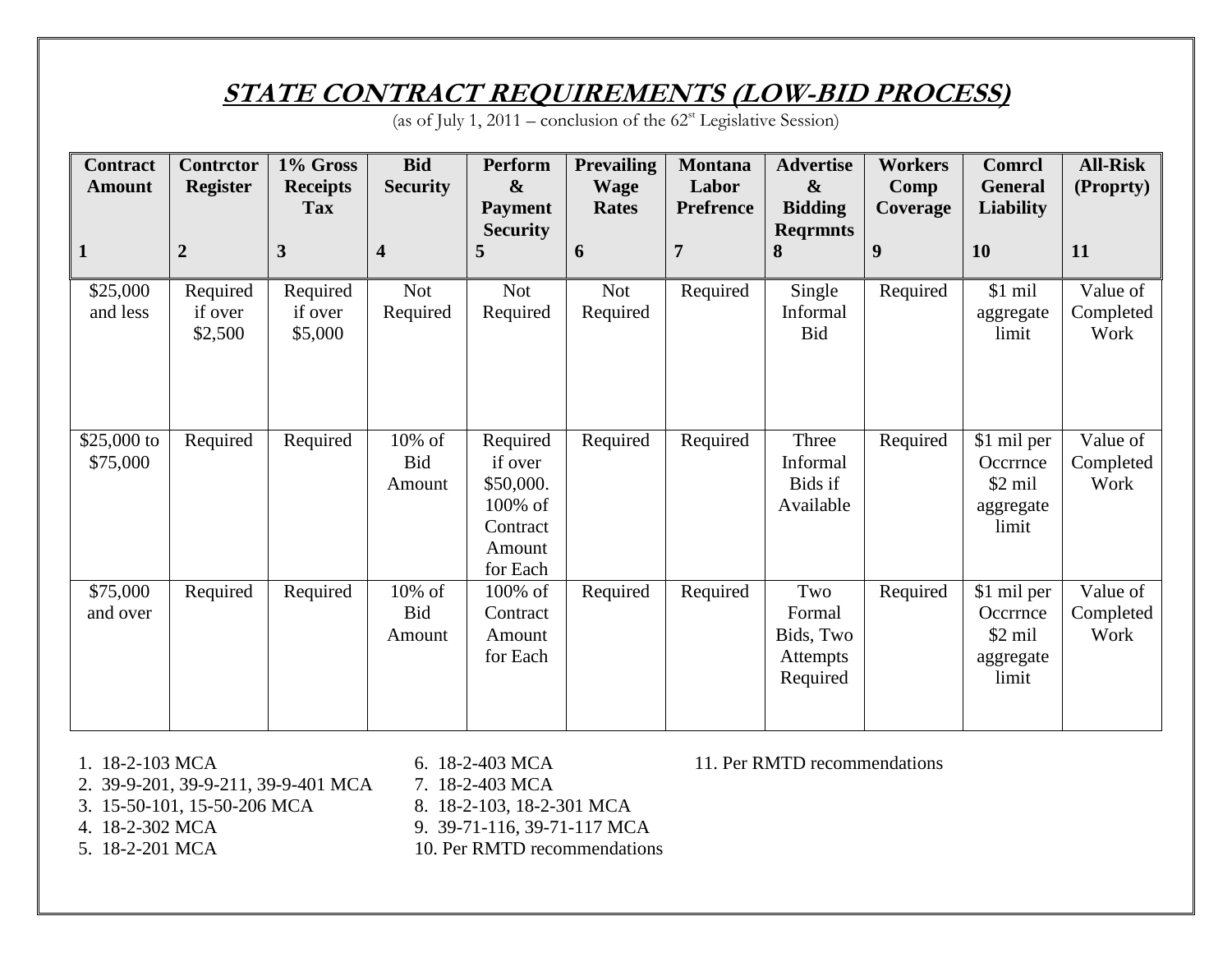## **OTHER ESSENTIAL PUBLIC CONTRACT REQUIREMENTS**

(as of July 1, 2011 – conclusion of the  $62<sup>st</sup>$  Legislative Session)

| <b>MCA</b> Reference | <b>Statutory Requirements</b>                                                                                                                          |  |  |  |  |  |  |
|----------------------|--------------------------------------------------------------------------------------------------------------------------------------------------------|--|--|--|--|--|--|
| $18 - 1 - 102$       | To lowest responsible bidder with a reciprocal preference. Wyoming, New Mexico and Hawaii are only states with a preference (WY is 5%).                |  |  |  |  |  |  |
| $18 - 1 - 110$       | Hiring preference for Indian reservations to be included in contract documents.                                                                        |  |  |  |  |  |  |
| $18 - 1 - 118$       | Records access provision to be included in contract documents.                                                                                         |  |  |  |  |  |  |
| 18-1, Part 2         | Bid security at 10% of bid over \$25K, advertisement for bid to include security requirement, form of security limited.                                |  |  |  |  |  |  |
| See 18-2-302, 303    |                                                                                                                                                        |  |  |  |  |  |  |
| 18-1, Part 3         | Contractors able to deposit obligations/security in lieu of retainage, Agency may enter into agreement with financial institution.                     |  |  |  |  |  |  |
| 18-1-301             | ALL public entities are required to accept securities in lieu of retainage must be equal to the retainage amount.                                      |  |  |  |  |  |  |
| 18-1-301             | Contractors are required to extend opportunity to subs on a pro rata basis when contractor provides security in lieu of retainage                      |  |  |  |  |  |  |
| 18-2-102             | Agencies limited to projects under \$150,000 with money appropriated to them. All other projects (regardless of funding source) go through A&E         |  |  |  |  |  |  |
|                      | Division. Regents, with consent of Governor, may authorize building with wholly federal or private funds (A&E Division has jurisdiction). Military     |  |  |  |  |  |  |
|                      | Affairs, with consent of Governor, may authorize building with wholly federal or private funds on federal lands (A&E has jurisdiction on state land).  |  |  |  |  |  |  |
| 18-2-104             | A&E Division responsible for state's Long Range Building Program.                                                                                      |  |  |  |  |  |  |
| $18 - 2 - 105$       | A&E Division may charge any and all projects for the cost of supervision.                                                                              |  |  |  |  |  |  |
| $18-2-105$           | Deductive changes may be negotiated up to 7% of the total project cost (not just construction cost).                                                   |  |  |  |  |  |  |
| 18-2-106             | Pecuniary interest revised and limited to director of admin, state architect and employees directly responsible for procurement unless bid.            |  |  |  |  |  |  |
| 18-2-112             | A&E Division is responsible for appointment of all architects/engineers for ALL agencies for building projects when design fee is over \$20,000.       |  |  |  |  |  |  |
| 18-2-123             | Contractor payment processes for State contracts are subject to the requirements of Title 28, Chapter 2, Part 21                                       |  |  |  |  |  |  |
| 18-2-124             | All entities to a contract are required to assume their own negligence. Both limited and broad form of indemnification language in a contract is void. |  |  |  |  |  |  |
| 18-2-204             | Contracting entity to be notified when action is being taken on a performance or payment security.                                                     |  |  |  |  |  |  |
| 18-2-206             | Subcontractors and supplies to provide contractor with notice of right to lien.                                                                        |  |  |  |  |  |  |
| $18 - 2 - 301$       | Projects \$75,000 and greater must be advertised in at least 2 newspapers for 3 weeks. One paper must be the seat of government and the other in the   |  |  |  |  |  |  |
|                      | county where the work is to be performed.                                                                                                              |  |  |  |  |  |  |
| 18-2-302, 303        | Bid security must be signed by individual authorized to submit same by company submitting bid & must comply with bid specification requirements        |  |  |  |  |  |  |
|                      | or bid is non-responsive and must be rejected. Agency may wave bid security requirement on projects less than \$25,000.                                |  |  |  |  |  |  |
| 18-2-303             | Bids with unit prices and extended unit prices must be filled in or bid in non-responsive and must be rejected. Unit prices defined.                   |  |  |  |  |  |  |
| 18-2, 306            | Decide within 10 days of contractor notice to accept/reject final acceptance. Make payment within 30 days after final acceptance.                      |  |  |  |  |  |  |
| $18 - 3 - 314$       | Cost-plus contracts are invalid and void.                                                                                                              |  |  |  |  |  |  |
| 18-3-316             | Retainage on public construction is limited to 5% unless contractor is not performing. Contractor retainage on subs capped at owner %.                 |  |  |  |  |  |  |
| 18-2-401             | Revises prevailing wage requirements to resolve (hopefully) recent AG opinion regarding project location and materials supplied for it.                |  |  |  |  |  |  |
| 18-2, Part 4         | Project labor agreements prohibited with all parties involved in state construction contracts.                                                         |  |  |  |  |  |  |
| $18 - 2 - 403$       | All contracts greater than \$25,000 must contain provision for paying prevailing wages. Wages established at time of advertising apply.                |  |  |  |  |  |  |
| $18 - 2 - 409$       | All contracts greater than \$25,000 must contain provision for 50% Montana labor.                                                                      |  |  |  |  |  |  |
| 18-2-422             | All bid documents greater than \$25,000 must contain the Department of Labor & Industry's published prevailing wage rates. All specifications shall    |  |  |  |  |  |  |
|                      | contain a provision requiring all contractors to post a statement of all wages and fringe benefits in compliance with 18-2-423.                        |  |  |  |  |  |  |